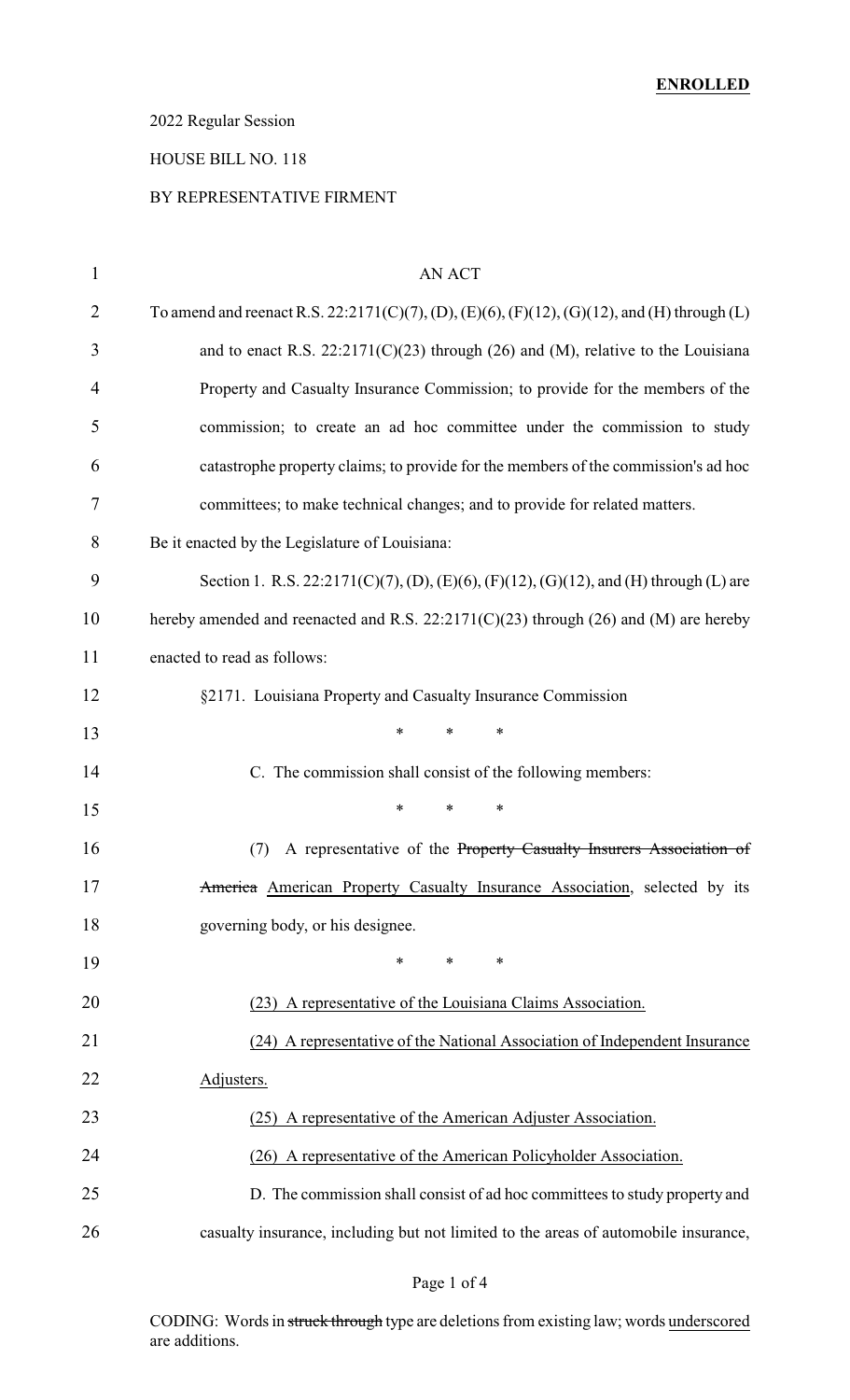| <b>HB NO. 118</b> |  |
|-------------------|--|
|-------------------|--|

| $\mathbf{1}$ | homeowners homeowners' insurance, and workers' compensation insurance, and       |
|--------------|----------------------------------------------------------------------------------|
| 2            | catastrophe property claims. The commissioner of insurance shall appoint a       |
| 3            | chairperson and a vice chairperson for the commission and a chairperson and vice |
| 4            | chairperson for each ad hoc committee.                                           |
| 5            | E. The automobile insurance ad hoc committee shall consist of the following      |
| 6            | members:                                                                         |
| 7            | $*$ *<br>$\ast$                                                                  |
| 8            | (6) The representative of the Property Casualty Insurers Association of          |
| 9            | America American Property Casualty Insurance Association or his designee.        |
| 10           | $\ast$<br>∗<br>∗                                                                 |
| 11           | The homeowners ad hoc committee shall consist of the following<br>F.             |
| 12           | members:                                                                         |
| 13           | $\ast$<br>$\ast$<br>$\ast$                                                       |
| 14           | (12) The representative of the Property Casualty Insurers Association of         |
| 15           | America American Property Casualty Insurance Association or his designee.        |
| 16           | G. The workers' compensation insurance ad hoc committee shall consist of         |
| 17           | the following members:                                                           |
| 18           | $\ast$<br>∗<br>∗                                                                 |
| 19           | (12) The representative of the Property Casualty Insurers Association of         |
| 20           | America American Property Casualty Insurance Association or his designee.        |
| 21           | H. The catastrophe property claims ad hoc committee shall consist of the         |
| 22           | following members:                                                               |
| 23           | The governor or his designee.                                                    |
| 24           | The commissioner of insurance or his designee.                                   |
| 25           | Two members of the Senate Committee on Insurance selected by its<br>(3)          |
| 26           | chairperson.                                                                     |
| 27           | Two members of the House Committee on Insurance selected by its<br>(4)           |
| 28           | chairperson.                                                                     |
| 29           | A representative of the Independent Insurance Agents & Brokers of<br>(5)         |
| 30           | Louisiana.                                                                       |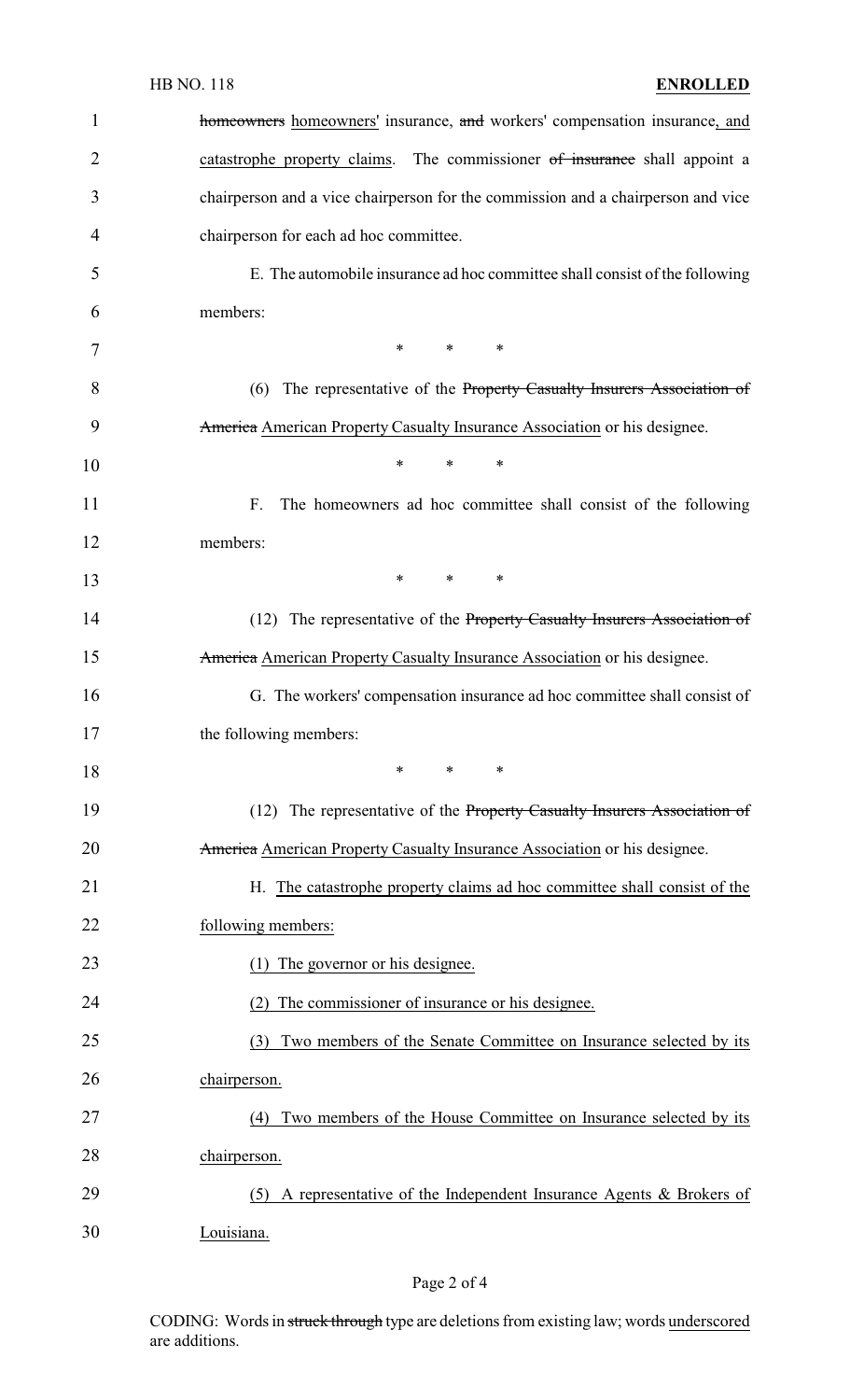| $\mathbf{1}$   | (6)<br>A representative of the National Association of Mutual Insurance            |
|----------------|------------------------------------------------------------------------------------|
| $\overline{2}$ | Companies.                                                                         |
| 3              | One consumer representative selected by the speaker of the House of                |
| 4              | Representatives.                                                                   |
| 5              | (8) One consumer representative selected by the president of the Senate.           |
| 6              | (9) A representative of the Louisiana Claims Association.                          |
| 7              | (10) A representative of the National Association of Independent Insurance         |
| 8              | Adjusters.                                                                         |
| 9              | (11) A representative of the American Adjuster Association.                        |
| 10             | (12) A representative of the American Policyholder Association.                    |
| 11             | A representative of the American Property Casualty Insurance<br>(13)               |
| 12             | Association.                                                                       |
| 13             | (14) A representative of the Professional Insurance Agents of Louisiana.           |
| 14             | I. The members of the commission shall serve without compensation, and             |
| 15             | their terms shall be for two years.                                                |
| 16             | <b>H. J.</b> Any vacancies on the commission shall be filled in the same manner as |
| 17             | the original appointments for the unexpired portion of the term of the vacated     |
| 18             | appointment.                                                                       |
| 19             | <b>H.K.</b> A majority of the members of the commission shall constitute a quorum  |
| 20             | for the transaction of business. A majority of the members of an ad hoc committee  |
| 21             | shall constitute a quorum for the transaction of business of the ad hoc committee. |
| 22             | All official actions of the commission or any ad hoc committee shall require the   |
| 23             | affirmative vote of a majority of the members of the commission or ad hoc          |
| 24             | committee present and voting during meetings of the commission or ad hoc           |
| 25             | committee. The commission shall meet twice annually in any one calendar year and   |
| 26             | the ad hoc committees may meet on the call of the chairperson of the commission or |
| 27             | of the ad hoc committee, or upon the request of any three members of the ad hoc    |
| 28             | committee.                                                                         |
| 29             | $K_{\cdot}(1)$ L.(1) The commission shall submit to the governor, the Louisiana    |
| 30             | Legislature, and the commissioner of insurance on an annual basis prior to the     |

# Page 3 of 4